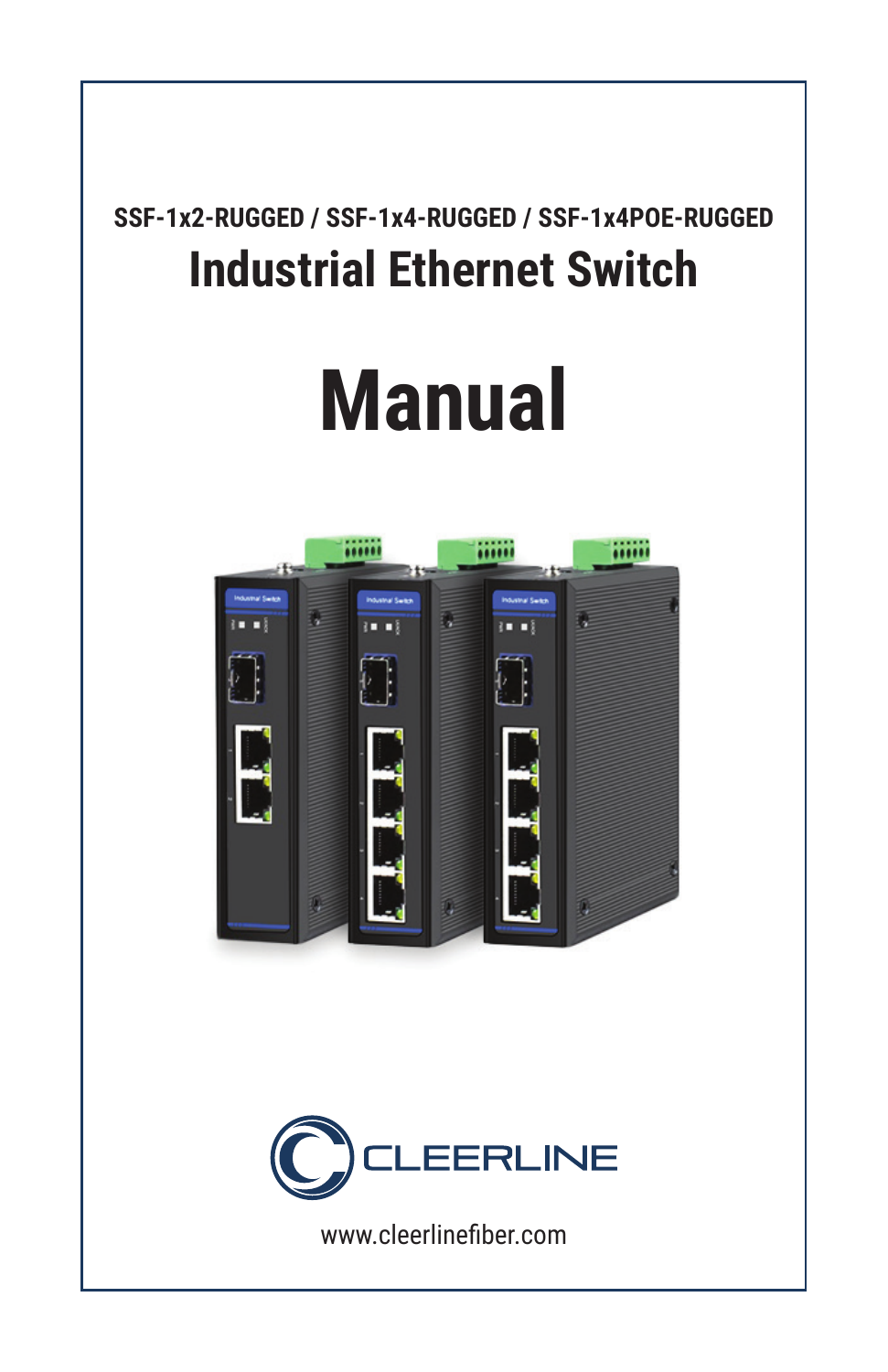

### **INDUSTRIAL ETHERNET SWITCHES**

#### **Ordering Information**

**SSF-1x2-RUGGED** Gigabit Ethernet Switch 2x 10/100/1000Base-Tx to 100/1000Base-X SFP slot, PoE+ 60W budget DIN rail and wall installation.

**SSF-1x4-RUGGED** Gigabit Ethernet Switch 4x 10/100/1000Base-Tx + 1x 100/1000Base-X SFP slot ports, DIN rail and wall installation

**SSF-1x4POE-RUGGED** Gigabit Ethernet Switch 4x 10/100/1000Base-Tx to 100/1000Base-X SFP slot, PoE+ 120W budget DIN rail and wall installation.

#### **Overview**

The Industrial Ethernet models listed above are high performance and reliable Ethernet switches. All Industrial models are hardened for -40 to +75°C operation and have 6kV surge protection on all ports. All PoE models deliver 30W per each UTP port supporting 802.3at PoE+ standard. Reliability is highly ranked with an MTBF exceeding 120,000 hours. All Industrial Ethernet models listed in this manual have passed IEC standards as described in the Technical Specifications table.

Package includes DIN rail mounting bracket, wall bracket, screw block power connector and one User Manual.

#### **Features**

- IEEE 802.3 10Base-T, 802.3u 100Base-TX, 802.3z 1000Base-T, 802.3af and 802.3at support
- Auto-Negotiation and Auto MDI/MDIX
- 6kV Ethernet surge protection on all TP ports
- Full-duplex and Half-duplex flow control modes
- Auto PoE detection for connected PD devices
- 15.4W PoE power for IEEE 802.3af and 30W PoE power for IEEE 802.3at standard for each copper port (PSE models only)
- Store and Forward switching mechanism
- Extreme -40  $\sim$  +75°C operating temperature
- DIN rail or Wall mount installation options, IP40 rated housing
- 9-52V DC wide power input (48-52V DC for PoE PSE models)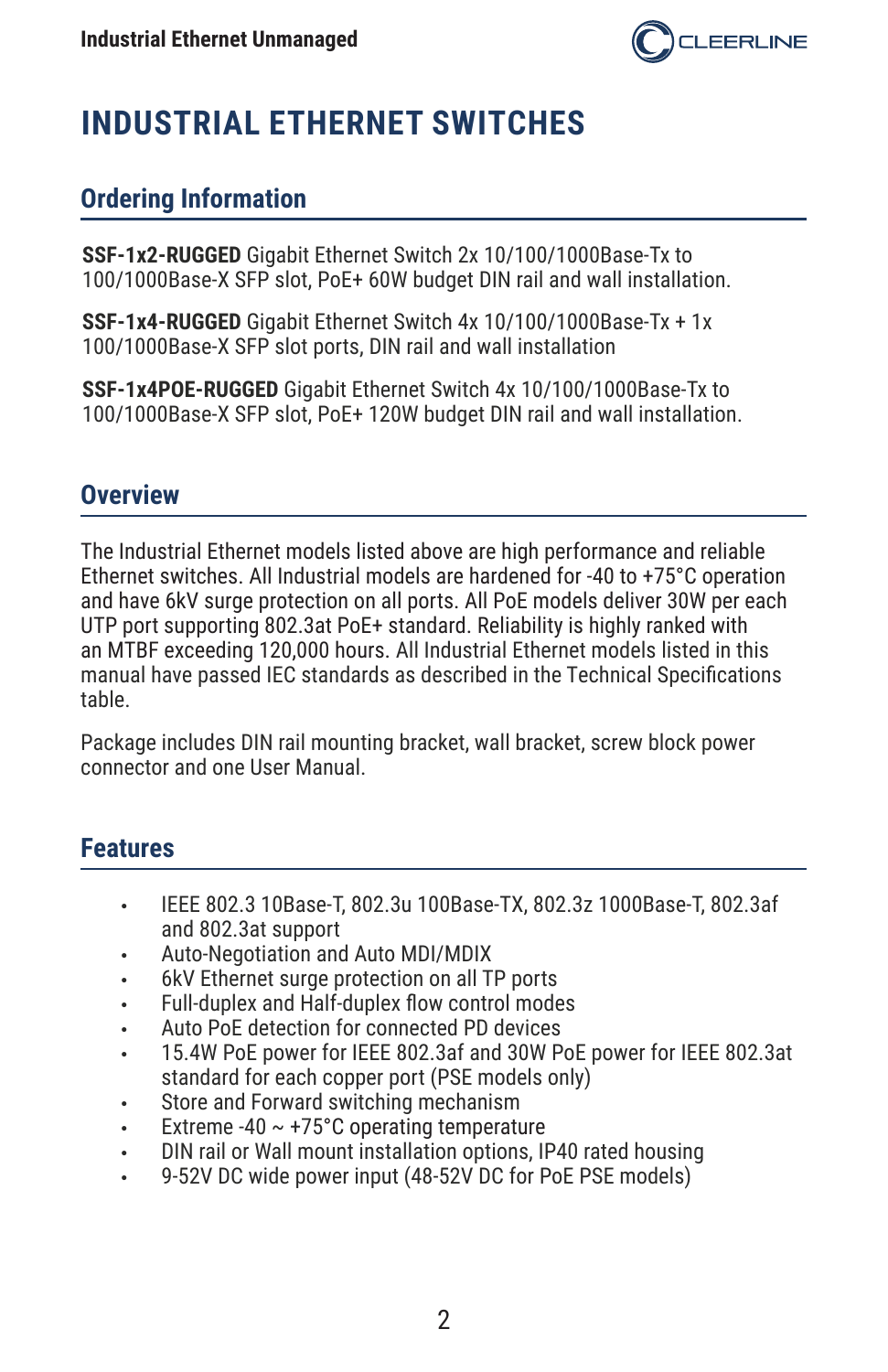

#### **Technical Specifications by Model**

| <b>MODEL</b>                         |                                   |                                   | SSF-1X2-RUGGED   SSF-1X4-RUGGED   SSF-1X4RUGGED-POE |
|--------------------------------------|-----------------------------------|-----------------------------------|-----------------------------------------------------|
| TP ports<br>(RJ45)                   | 2 x 10/100/1000                   | 4 x 10/100/1000                   | 4 x 10/100/1000                                     |
| <b>SFP slots</b>                     | 1 x 100/1000                      | 1 x 100/1000                      | 1 x 100/1000                                        |
| LEDs                                 |                                   |                                   |                                                     |
| <b>Network</b><br>Protocols          | CSMA/CD                           | CSMA/CD                           | CSMA/CD                                             |
| <b>Bandwidth</b>                     | <b>10G</b>                        | <b>10G</b>                        | <b>10G</b>                                          |
| Packet buffer<br>size                | 1M                                | 1M                                | 1M                                                  |
| Packet max.<br>size (bytes)          | <b>10K</b>                        | <b>10K</b>                        | <b>10K</b>                                          |
| <b>MAC</b> address<br>table size     | 4K                                | 4K                                | 4K                                                  |
| Safety                               | <b>CE/LVD EN60950</b>             | <b>CE/LVD EN60950</b>             | <b>CE/LVD EN60950</b>                               |
| Power input                          | DC 48~52V                         | DC $9~56V$                        | DC 48~52V                                           |
| Reverse<br>Polarity<br>Protection    | Yes                               | Yes                               | Yes                                                 |
| PoE budget                           | 60W                               | None                              | <b>120W</b>                                         |
| Max PoE<br>power per port            | <b>30W</b>                        | n/a                               | 30W                                                 |
| <b>Mounting DIN</b><br>rail bracket  | Yes                               | Yes                               | Yes                                                 |
| <b>Mounting Wall</b><br>bracket      | Yes                               | Yes                               | Yes                                                 |
| Operating<br>Temp (°C)               | $-40 \sim +75$                    | $-40 \sim +75$                    | $-40 \sim +75$                                      |
| <b>Storage Temp</b><br>$(^{\circ}C)$ | $-50 - 185$                       | $-50 \sim +85$                    | $-50 \sim +85$                                      |
| Operating<br>Humidity                | $10 \sim 90\%$ non-<br>condensing | $10 \sim 90\%$ non-<br>condensing | $10 \sim 90\%$ non-<br>condensing                   |
| <b>Dimensions</b><br>$(mm)$ *        | 120x 88x 35                       | 138x 108x 49                      | 120x 88x 35                                         |
| Weight (g)                           |                                   |                                   |                                                     |
| <b>MTBF</b>                          | 120,000 hours                     | 120,000 hours                     | 120,000 hours                                       |
| Warranty                             | 2 years                           | 2 years                           | 2 years                                             |

\* dimensions are taken with no SFPs inserted, nor power block connectors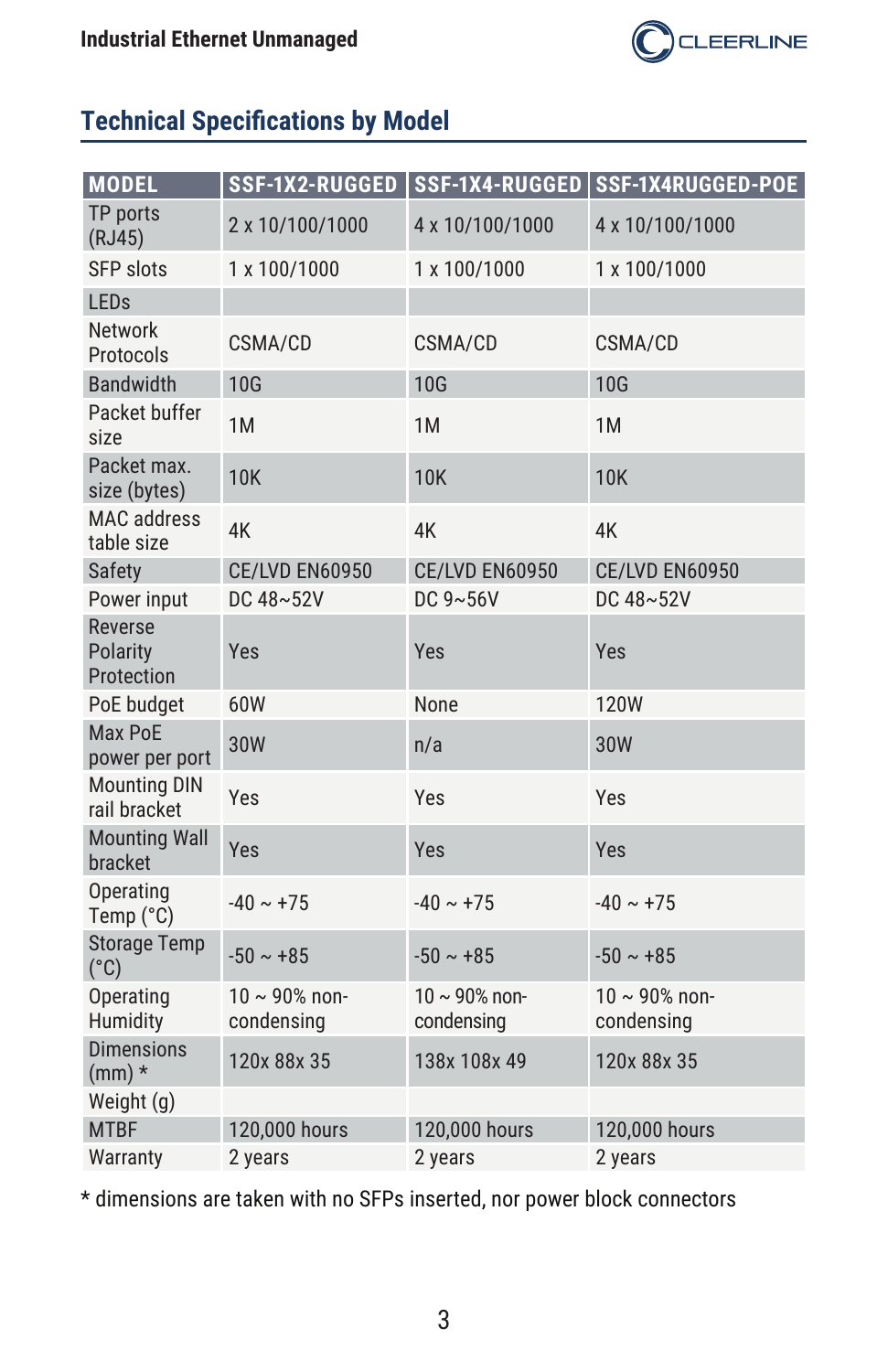

#### **Industrial Compliance by Model**

| <b>MODEL</b>           |                                                                                                                                                                                                                                                                                 |                         | SSF-1X2-RUGGED   SSF-1X4-RUGGED   SSF-1X4RUGGED-POE          |
|------------------------|---------------------------------------------------------------------------------------------------------------------------------------------------------------------------------------------------------------------------------------------------------------------------------|-------------------------|--------------------------------------------------------------|
| <b>EMI</b>             | FCC Part 15 Subpart FCC Part 15<br>B Class A, EN 55022 Subpart B Class A,<br>Class A                                                                                                                                                                                            | <b>EN 55022 Class A</b> | FCC Part 15 Subpart<br><b>B Class A, EN 55022</b><br>Class A |
| <b>EMS</b>             | EN 61000-4-2 (ESD) Level 3 Criteria B, EN 61000-4-3 (RS) Level<br>3 Criteria A, EN 61000-4-4 (EFT) Level 3 Criteria A, EN 61000-4-5<br>(Surge) Level 3 Criteria B, EN 61000-4-6 (CS) Level 3 Criteria A, EN<br>61000-4-8(PFMF, Magnetic Field) Field Strength 300A/m Criteria A |                         |                                                              |
| Vibration              | IEC 60068-2-6                                                                                                                                                                                                                                                                   | IEC 60068-2-6           | IEC 60068-2-6                                                |
| Freefall               | IEC 60068-2-32                                                                                                                                                                                                                                                                  | IEC 60068-2-32          | IEC 60068-2-32                                               |
| <b>Shock</b>           | IEC 60068-2-27                                                                                                                                                                                                                                                                  | IEC 60068-2-27          | IEC 60068-2-27                                               |
| Rail Traffic           | EN 50121-4                                                                                                                                                                                                                                                                      | EN 50121-4              | EN 50121-4                                                   |
| <b>Traffic Control</b> | NEMA-TS2                                                                                                                                                                                                                                                                        | NEMA-TS2                | NEMA-TS2                                                     |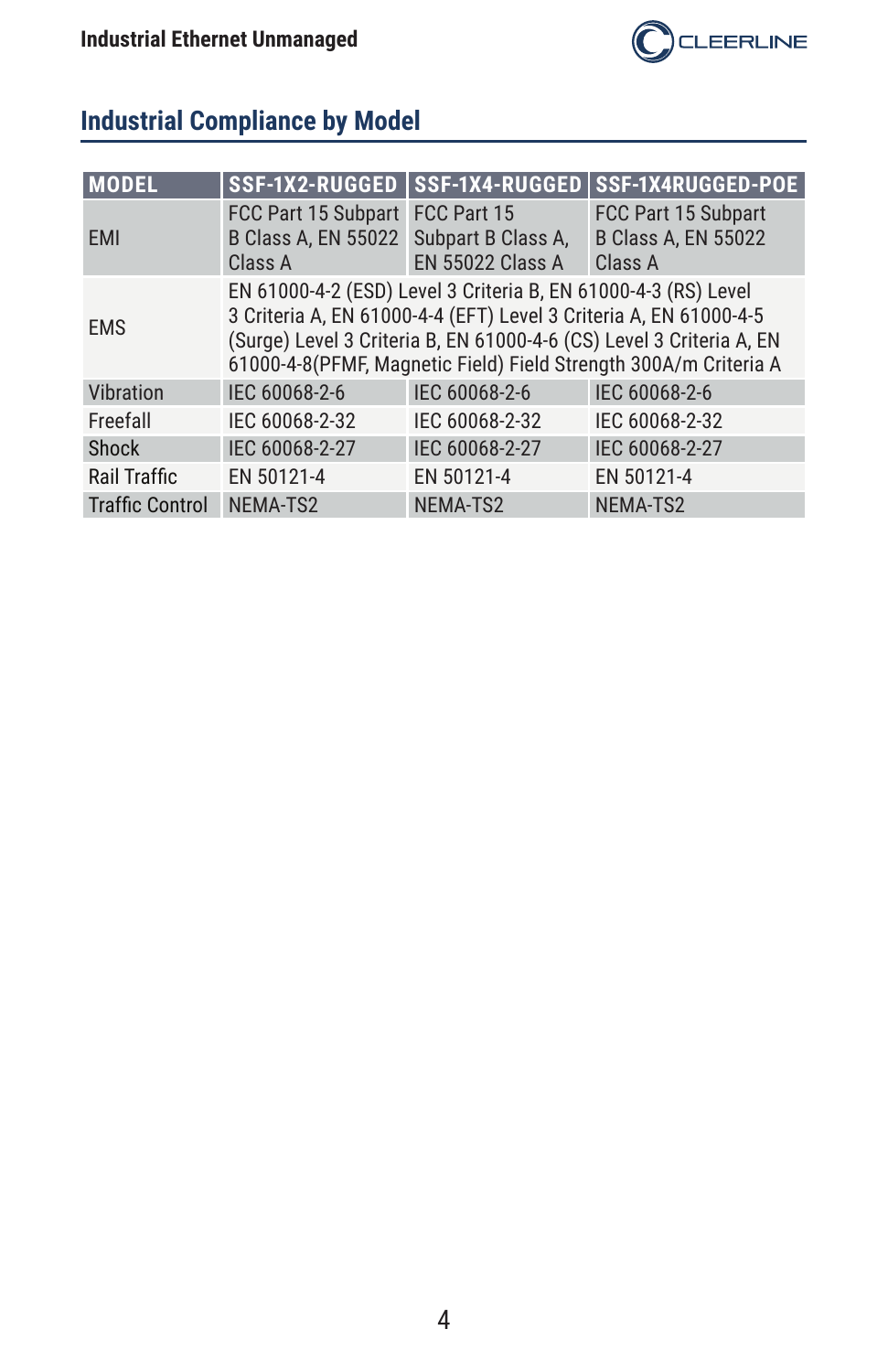

#### **LED Indicators (markings will vary with models)**

|                   | <b>FUNCTION</b>                                                       |
|-------------------|-----------------------------------------------------------------------|
| <b>PWR</b>        | Off - No power available; On - Power is present                       |
| Fiber LK/ACT LINK | Off - No link; On - Fiber link OK;<br>Blinking - data traffic present |
| <b>UTP GREEN</b>  | Off - 10M/100M; On - 1000M on RJ45 port                               |
| <b>UTP YELLOW</b> | Off - No link; On - UTP link OK;<br>Blinking - data traffic present   |
| <b>SYS</b>        | Off - Switch failed; On - Switch operating normally                   |

Note: Gigabit models require approx. 10 seconds from "Power On" to start operating

#### **Switch Front Plate View**

(common front view, may vary with model) **Models**



SSF-1x2-RUGGED SSF-1x4-RUGGED

SSF-1x4POE-RUGGED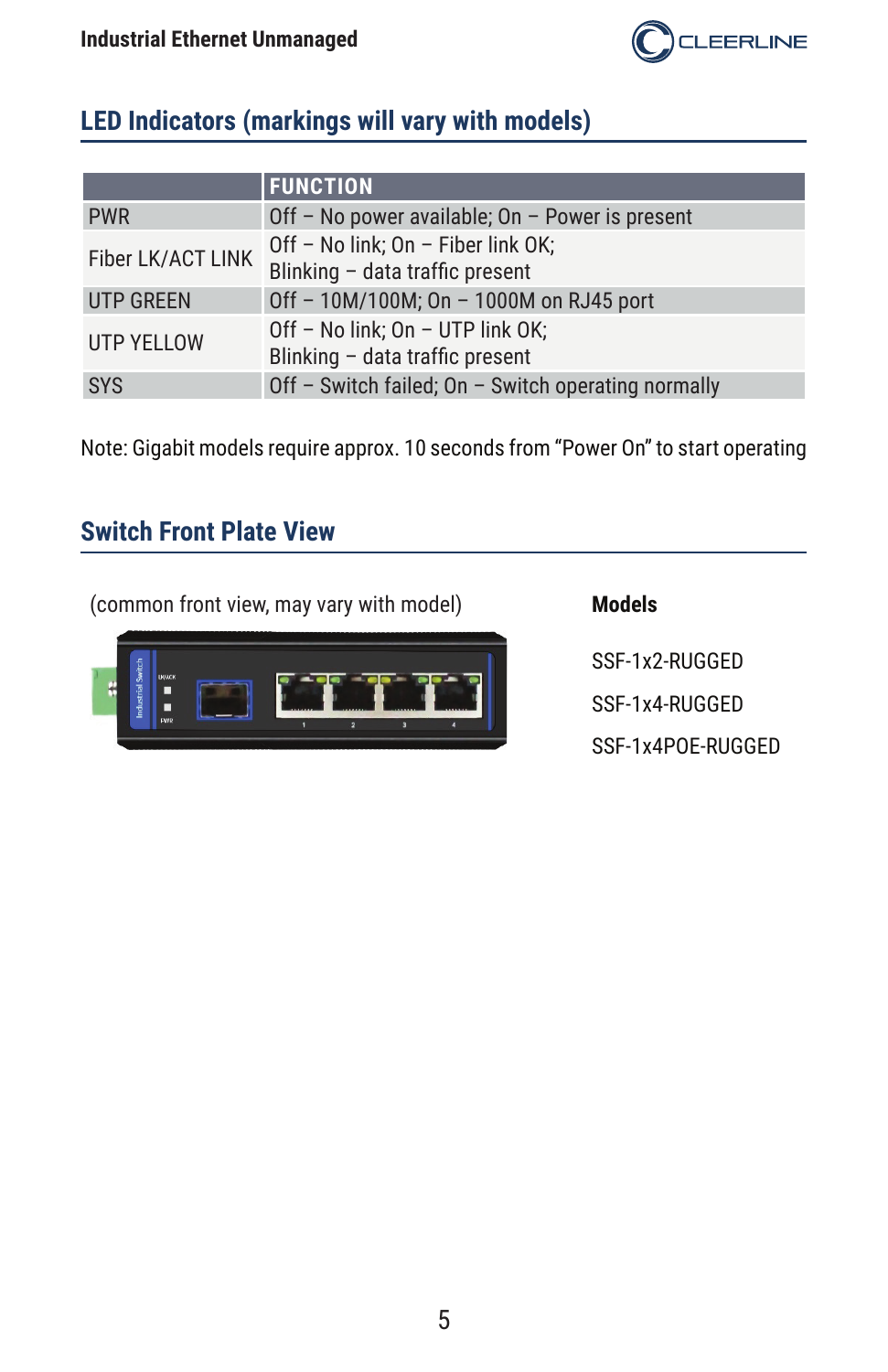

#### **Top Panel View**

(Common top view, may vary with model) **Models**



SSF-1x2-RUGGED SSF-1x4-RUGGED SSF-1x4POE-RUGGED

Top panel has terminal screw block for PWR1 and PWR2 input as well as Alarm Relay output and M3 grounding screw.

#### **Alarm Relay Wiring**



The alarm relay is closed during normal operation. If a fault is encountered (like power supply input lost) then relay contacts open until fault is remedied

#### **Power input wiring**



There are two independent and redundant power inputs, marked PWR1 and PWR2. Observe voltage polarity when wiring power to the screw block connector. Complete wiring without hot wires and with screw block connector disconnected from switch.

#### **Installation Warning**

Ensure proper electrical grounding availability before powering up device. The unit should be grounded using either the M3 grounding screw or with the DIN rail installation or wall mount brackets correctly grounded. Make sure power wires have adequate gauge for the power required by the unit to avoid risk of wires overheating and/or fire. This is especially important for the PoE PSE equipment. As general rule, keep power wiring on a different path from data cables and avoid crossing wires. This will reduce the risk of power surges on data ports.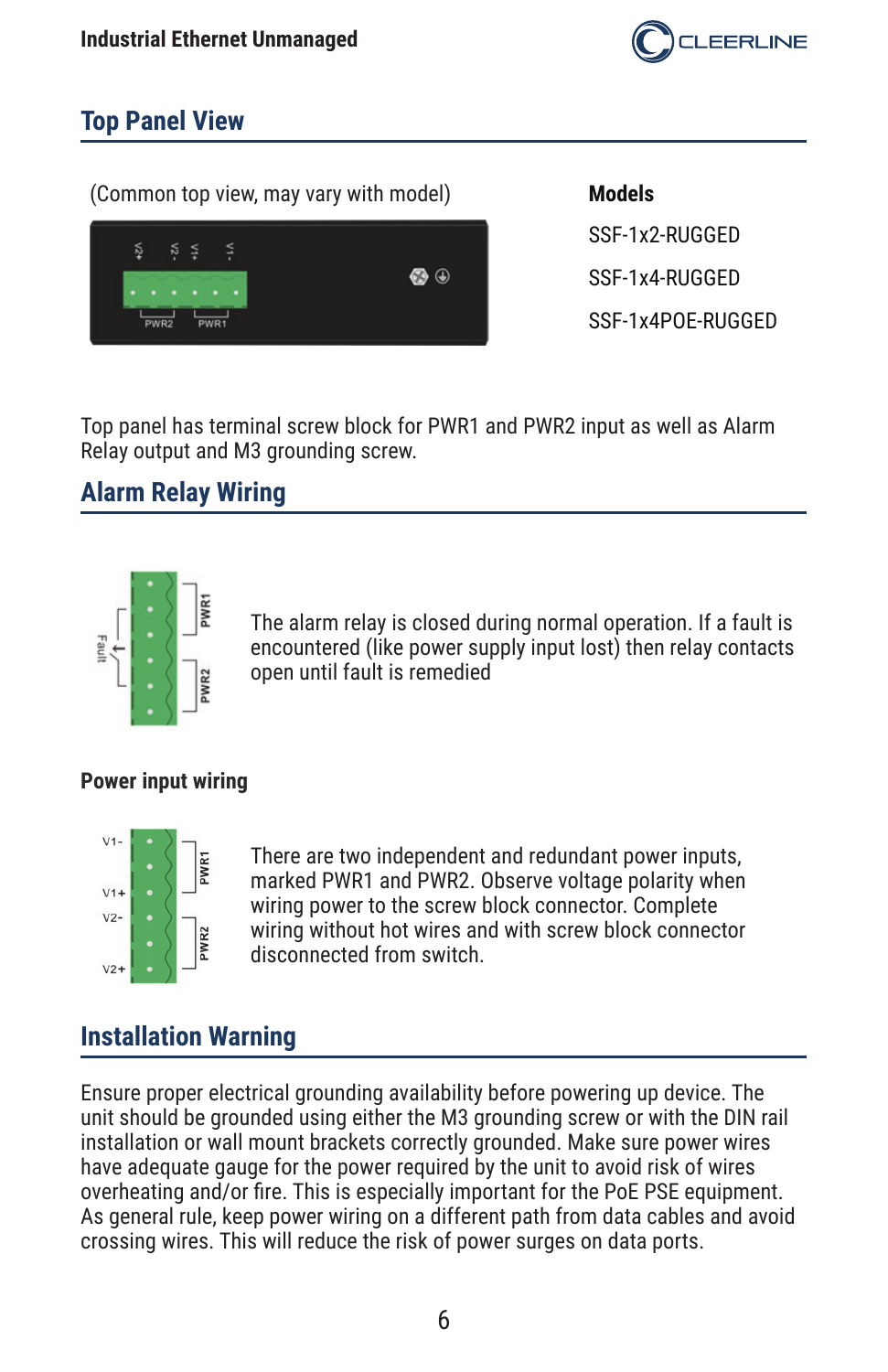

#### **Rear Panel View with DIN rail and Wall Mounting Brackets**

(common rear view, may vary with model) **Models**



SSF-1x2-RUGGED SSF-1x4-RUGGED SSF-1x4POE-RUGGED

#### **DIN Rail Mounting Procedure**

All Industrial switches from the SSF-RUGGED series have DIN rail bracket mounted from factory to the rear panel of the unit. If wall mounting is needed, first remove the DIN rail bracket. If DIN rail bracket needs to be reattached, make sure the spring is located on top position when unit is vertical.

#### **Step 1 Step 2**

Hold unit as in below image, making sure top of bracket with spring falls onto the top edge of TS-35 DIN rail.



Rotate and snap the unit onto the DIN rail by pushing the bottom unto the TS-35 DIN rail. Unit will be secured to rail.



To remove unit from rail, repeat procedure in reverse. Start by pulling out the bottom of unit from the DIN rail.